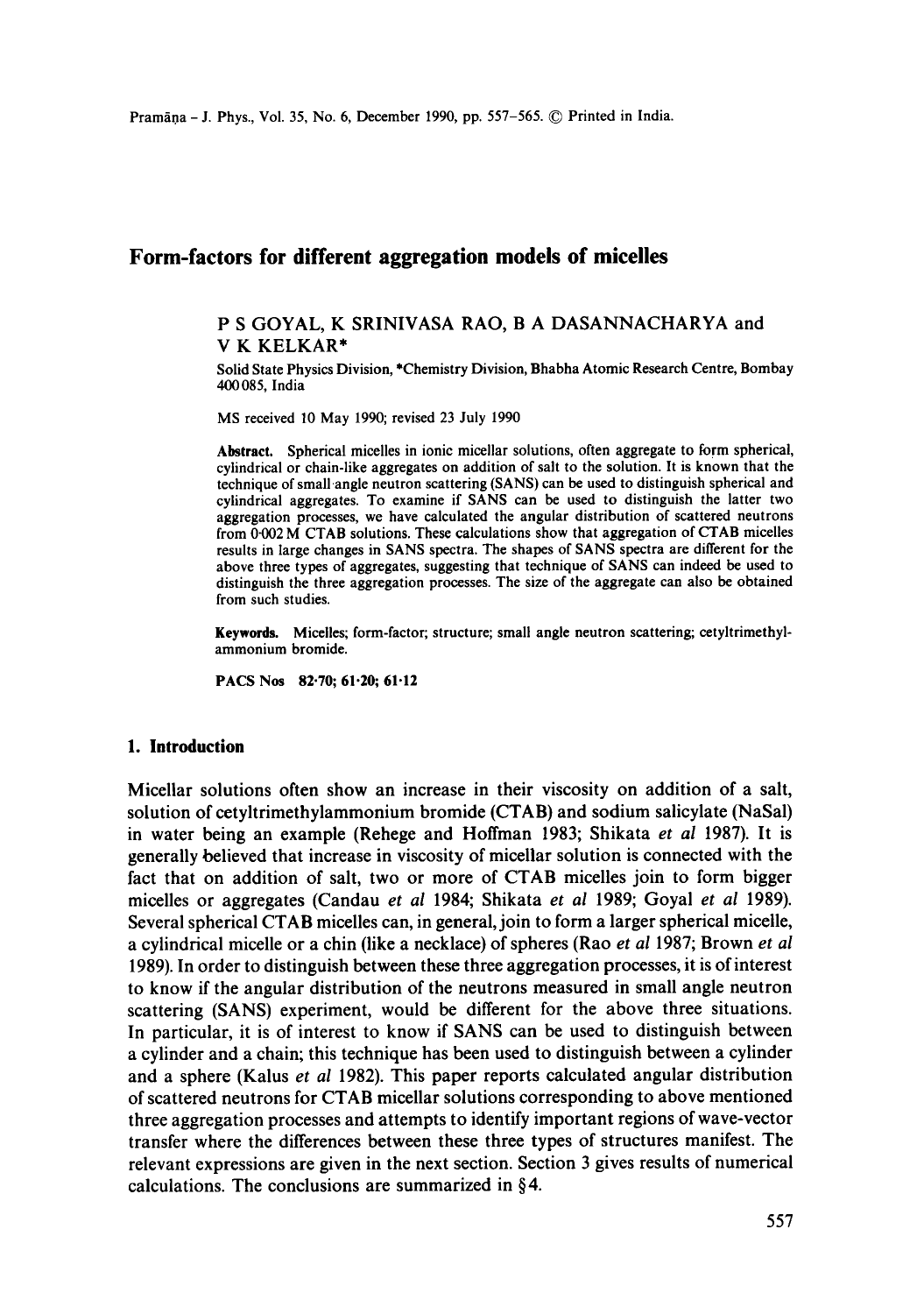## 2. **Theory**

Small angle neutron scattering (SANS) experiment measures the coherent differential scattering cross-section  $d\Sigma/d\Omega$  as a function of the scattering vector  $\overline{Q}$ . The scattering vector  $\overline{O}$  is the difference vector between the wave vectors of the incident and scattered neutrons and has a magnitude  $Q = 4\pi \sin \frac{1}{2}\phi/\lambda$  where  $\lambda$  is the neutron wave length and  $\phi$  is the scattering angle.

Expressions for  $d\Sigma/d\Omega$  for several experimental situations have been discussed in the literature. In particular, expressions for  $d\Sigma/d\Omega$  for dilute solutions of spherical and cylinderical micelles are known (Chen 1986). A similar expression for a micellar chain is given below. Before writing these expressions, it is useful to recall the approximations involved in deriving them. The general expression for coherent differential cross-section for scattering from a unit volume of solution is (Chen 1986; Hayter and Penfold 1983)

$$
\frac{d\Sigma}{d\Omega}(\bar{Q}) = \left\langle \left| \sum_{k} b_k \exp(i\bar{Q} \cdot r_k) \right|^2 \right\rangle. \tag{1}
$$

Here  $b_k$  is the neutron scattering length of kth atom located at  $r_k$  and the summation is over all the atoms in the unit volume of the solution. The angular brackets in (1) indicate an ensemble average.

The above expression can be simplified if one assumes that all micelles are identical (monodisperse). Let  $v$  be the volume of the micelle and  $n$  be the number of micelles in the unit volume of the solution. We further assume that the scattering length density  $\rho_m$  for the micelle is uniform over the volume of the micelle. This is reasonable as the distance scale at which one examines a sample in a SANS experiment is much larger than the inter atomic spacings.  $\rho_m$  is defined as

$$
\rho_m = \frac{1}{v} \sum_v b_k,\tag{2}
$$

where summation is over all the atoms in the micelle. The scattering length density  $\rho_s$  of the solution is given by an expression similar to (2). Within above approximations, eq. (1) can be simplified to

$$
\frac{d\Sigma}{d\Omega}(Q) = n\langle |F(Q)|^2 \rangle + \left\langle \sum_{i=1}^n \sum_{j=1}^n F_i(Q) F_j^*(Q) \exp[i\bar{Q}\cdot(\bar{R}_i - \bar{R}_j)] \right\rangle.
$$
 (3)

Here  $R_i$  is the co-ordinate of the centre of mass of the *i*th micelle and  $F(Q)$  is the form factor of the micelle.  $F(Q)$  is given by

$$
F(Q) = \int_{v} d^{3}r(\rho_{m} - \rho_{s}) \exp(i\overline{Q} \cdot r), \qquad (4)
$$

where the integration is over the volume of the micelle. Thus we note that  $d\Sigma/d\Omega$ (eq. 3) is made up of two terms; the first of which depends on intra-micelle scattering and the second on inter-micelle scattering. The intra-micelle term depends on the shape and size of the micelle and has been calculated for several shapes. It is, however, not straightforward to calculate the second term. The inter-micelle interference term depends not only on the spatial distribution of micelles but also on their relative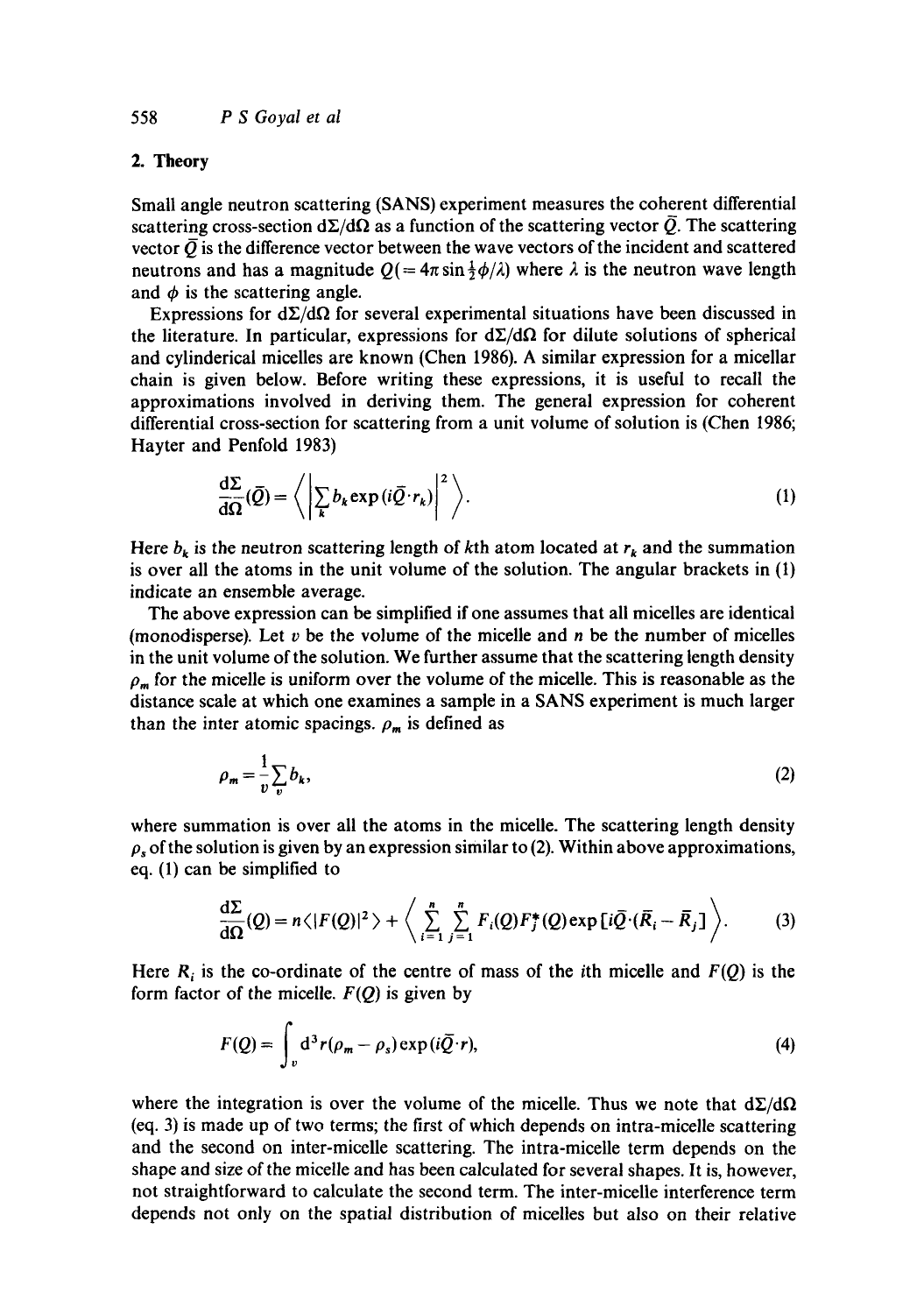orientations. This can, however, be evaluated in a closed form for the case of spherical particles. In that case, eq. (3) can be simplified to (Hayter and Penfold 1983)

$$
\frac{d\Sigma}{d\Omega}(Q) = n\langle |F(Q)|^2 \rangle \left[ 1 + \frac{1}{n} \sum_{i=1}^n \sum_{j=1}^n \exp[i\overline{Q}(\overline{R}_i - \overline{R}_j)] \right]
$$
  
=  $n\langle |F(Q)|^2 \rangle S(Q),$  (5)

where *S(Q)* is referred to as the structure factor. For nonspherical micelles, one has to use (3) instead of(5). At this stage, it may be mentioned that SANS has been widely used for studying shapes and sizes of micelles (Chen 1986). Most of these experiments have been performed on concentrated solutions and data have been analyzed in terms of (5). In this type of analysis, either one calculates *S(Q)* assuming certain interaction potential between micelles (Chen 1986) or one examines the data in a limited  $Q$  region where  $S(Q) \sim 1$  (Kalus *et al* 1982). To examine fine details of the shape of micelle, such as distinguishing between a chain and a cylinder, it is desirable that SANS experiments are performed on dilute solutions and that the data are put on absolute scale. Such results are at present not available.

For dilute solutions, inter-micelle interference effects are negligible  $(S(Q) = 1)$  and the second term in (3) can be ignored. That is, irrespective of the shape of the micelle,  $d\Sigma/d\Omega$  for a dilute micellar solution is given by

$$
\frac{d\Sigma}{d\Omega}(Q) = n \langle |F(Q)|^2 \rangle. \tag{6}
$$

It is common practice in literature to define the form factor  $P(Q)$  for a micelle such that it is normalized to unity at  $Q = 0$ . That is, one rewrites (6) as

$$
\frac{d\Sigma}{d\Omega}(Q) = n(\rho_m - \rho_s)^2 v^2 P(Q),\tag{7}
$$

where

$$
P(Q) = \frac{1}{v^2(\rho_m - \rho_s)^2} \langle |F(Q)|^2 \rangle_Q.
$$
 (8)

Here  $\langle \cdot \cdot \rangle_Q$  denotes an average over all orientations of micelle relative to Q. This average over all directions is taken as the micelles are randomly oriented in the solution. The expressions for  $P(Q)$  for different shapes of the micelle are given below:

(a) *Spherical micelle.*  $P(Q)$  for a spherical micelle of radius R is given by (Rayleigh 1914)

$$
P_{sp}(Q) = \left[\frac{3(\sin QR - QR \cos QR)}{(QR)^3}\right]^2.
$$
 (9)

(b) *Cylindrical (rod like) micelle.* The expression for *P(Q)* for a cylindrical particle was derived by Guinier and Fournet (1955). They showed that if  $L_{cy}$  is length of cylinder and  $R$  is its radius, then

$$
P_{\text{cy}}(Q) = \int_0^{\pi/2} \frac{4\sin^2(\frac{1}{2}Q L_{\text{cy}} \cos \beta)}{Q^2 L_{\text{cy}}^2 \cos^2 \beta} \cdot \frac{4J_1^2(QR \sin \beta)}{Q^2 R^2 \sin^2 \beta} \sin \beta d\beta, \tag{10}
$$

where  $J_1$  is the Bessel function of first order.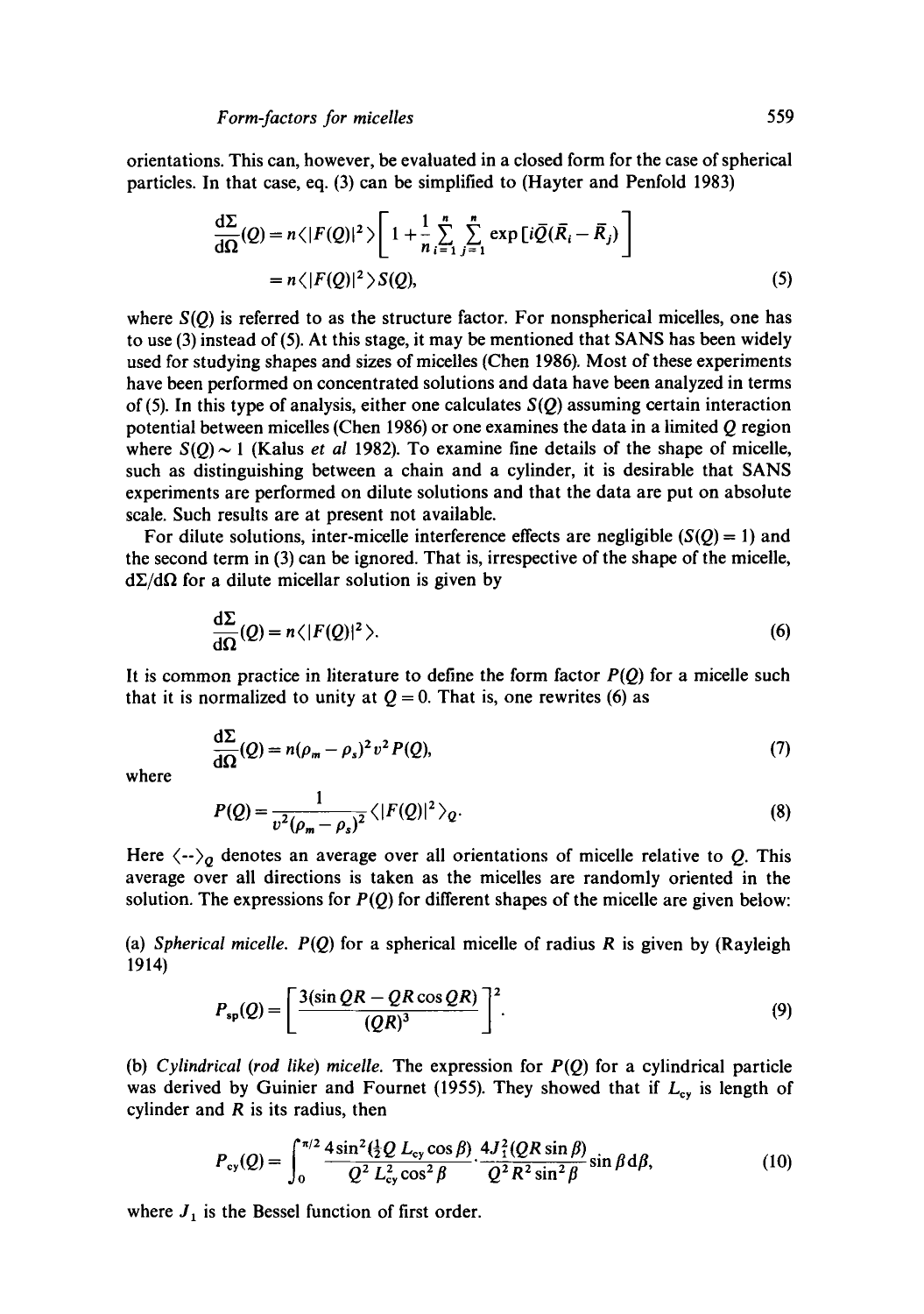(c) *Micellar chain.* A micellar chain consists of a number of spherical micelles (beads) joined together. If  $P_{sp}(Q)$  is the form factor of the spherical bead that constitutes the chain and K, the number of beads in the chain, it can be shown that form factor  $P_{ch}(Q)$  of the chain is given by (Glatter 1980)

$$
P_{\rm ch}(Q) = P_{\rm sp}(Q) \left[ K + 2 \sum_{i=1}^{K-1} \sum_{j=i+1}^{K} \frac{\sin(Qd_{ij})}{Qd_{ij}} \right]
$$
 (11)

where  $d_{ij}$  is the distance between the *i*th and the *j*th bead. Thus to calculate  $P_{ch}(Q)$ for a chain, one needs the knowledge of shape of chain. In general, this chain is flexible and could have zigzag shape. If the chain is a Gaussian polymeric chain (possible for large  $K$ ), one can use Debye's formulation (1947) to calculate the second term in (11). Here, we shall deal with short chains, which may be assumed to be straight and rigid. The distance  $d_{ij}$  between ith and jth bead in a straight chain is given by  $d_{ij} = 2(i - j)R$ and  $P_{ch}(Q)$  for such a chain reduces to

$$
P_{\rm ch}(Q) = P_{\rm sp}(Q) \left[ K + 2 \sum_{i=1}^{K-1} \sum_{j=i+1}^{K} \frac{\sin\{2QR(i-j)\}}{\{2QR(i-j)\}} \right]. \tag{12}
$$

### **3. Results of numerical calculations**

We have calculated  $d\Sigma/d\Omega$  for pure CTAB solution and for a solution containing small quantities of salt. The calculations have been done for CTAB concentration  $C = 0.002$  M in D<sub>2</sub>O. In pure CTAB solutions, micelles are nearly spherical having radius  $R \sim 25$  Å (Goyal *et al* 1989). For CTAB concentration of 0.002 M, there are about  $n \sim 1.2 \times 10^{16}$  micelles per ml of solution. At such a low concentration, the separation will be about 440 A and intermicelle interference effects are expected to be entirely negligible. We, therefore, ignored interference effects and calculated  $\frac{d\sum}{d\Omega}$ using (7) and (9). The results for pure CTAB solutions are shown in figure 1 by the lowest curve.

Coming to  $CTAB/D<sub>2</sub>O/s$ alt solutions, we recall that CTAB micelles aggregate in presence of salt. On addition of salt to the pure solution, let us assume that  $K$  CTAB micelles join to form spherical, cylindrical or a chain-like aggregate; the number density of these aggregates will be  $n/K$ . The aggregate will have a radius of  $K^{1/3}R$  if it is spherical. For a cylindrical aggregate the length  $L_{cy}$  will be  $4KR/3$  assuming a radius of R and if it is assumed to be a chain of original micelles, the length  $L_{ch}$  is 2KR. Since the number density of the aggregates is smaller than that of CTAB micelles, it is expected that the interference effects in *CTAB/D20/salt* will be smaller than those in pure CTAB solutions. Cross-sections corresponding to the above three types of aggregates were, therefore, calculated using (9), (10) and (12) along with (7). The calculations have been done for  $K = 3, 6, 9$  and 12. In case of a chain-like aggregate, we assume it to be a straight chain. This is not unreasonable for the above  $K$  values. The results are shown in figures 1 and 2.

Figure 1 shows  $d\Sigma/d\Omega$  for CTAB/D<sub>2</sub>O (K = 1) and CTAB/D<sub>2</sub>O/salt solutions for  $K = 6$ . A comparison of distributions corresponding to  $K = 1$  and  $K = 6$ , shows that aggregation of micelles results in large change in intensity of the scattered neutrons; the angular distribution of these neutrons depends on whether the aggregate is spherical, cylindrical or a micellar chain. The fact that SANS distributions are different for different shapes for  $K = 6$ , however, does not imply that SANS experiments can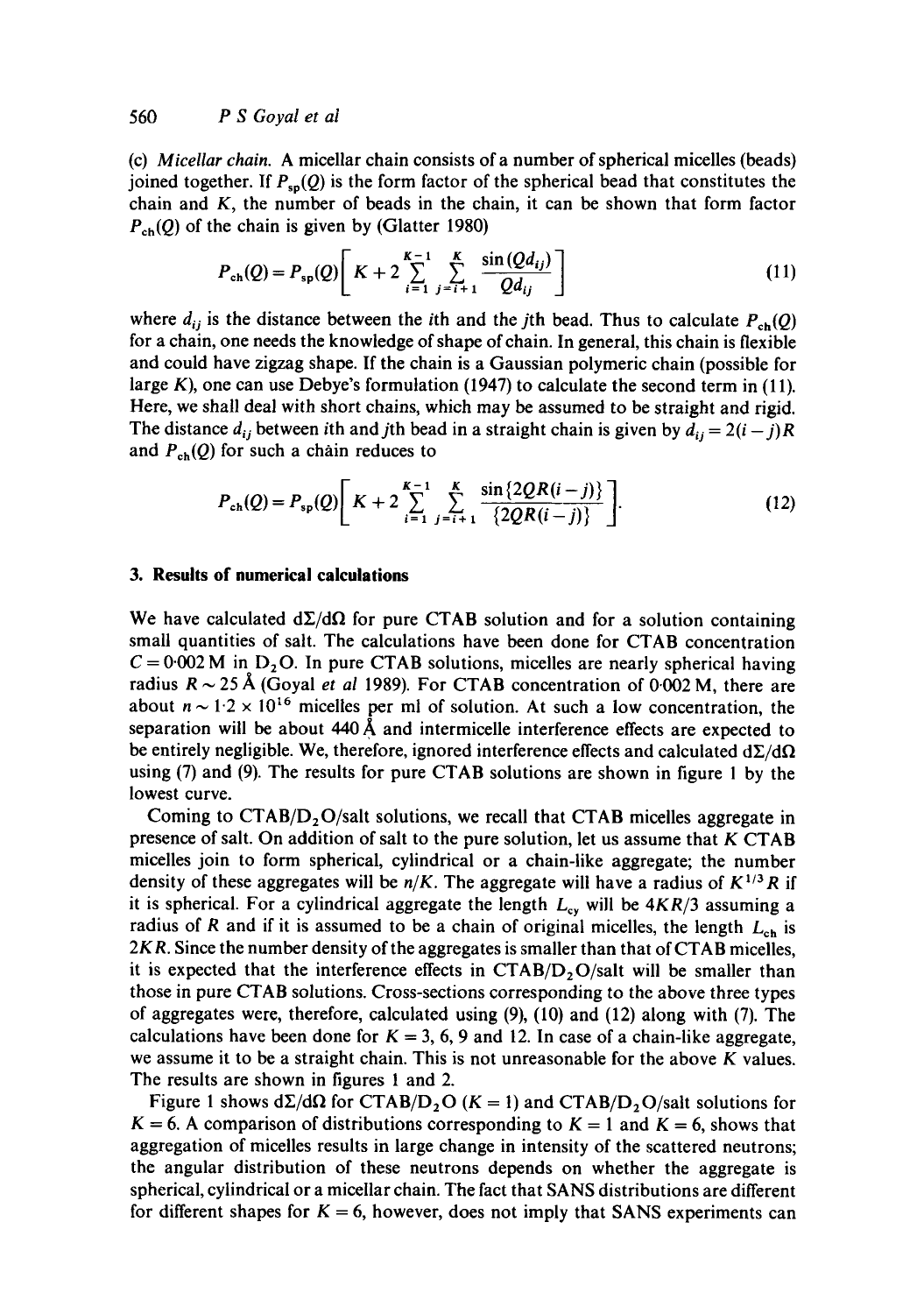

Figure 1. Calculated SANS spectra for  $0.002$  M CTAB/D<sub>2</sub>O solution. The lower most curve corresponds to pure solutions where micelles are spherical  $(R = 25 \text{ Å})$ . The upper three curves correspond to the solutions containing salt; it is assumed that on addition of salt,  $K(= 6)$ micelles join to form the aggregate. The different curves correspond to different geometries of the aggregates. The inter-aggregate interference effects have been neglected in these calculations,



Figure 2. Calculated SANS spectra for  $0.002$  M CTAB/D<sub>2</sub>O/salt solutions for different sizes  $(K)$  of the aggregates. The solid lines are for cylinders and the dashed for chains. Large Q data are shown in the inset The lower boundaries of the shadowed regions correspond to  $K = 3$  and the upper boundries to  $K > 6$ . The inter aggregate interference effects have not been considered in these calculations.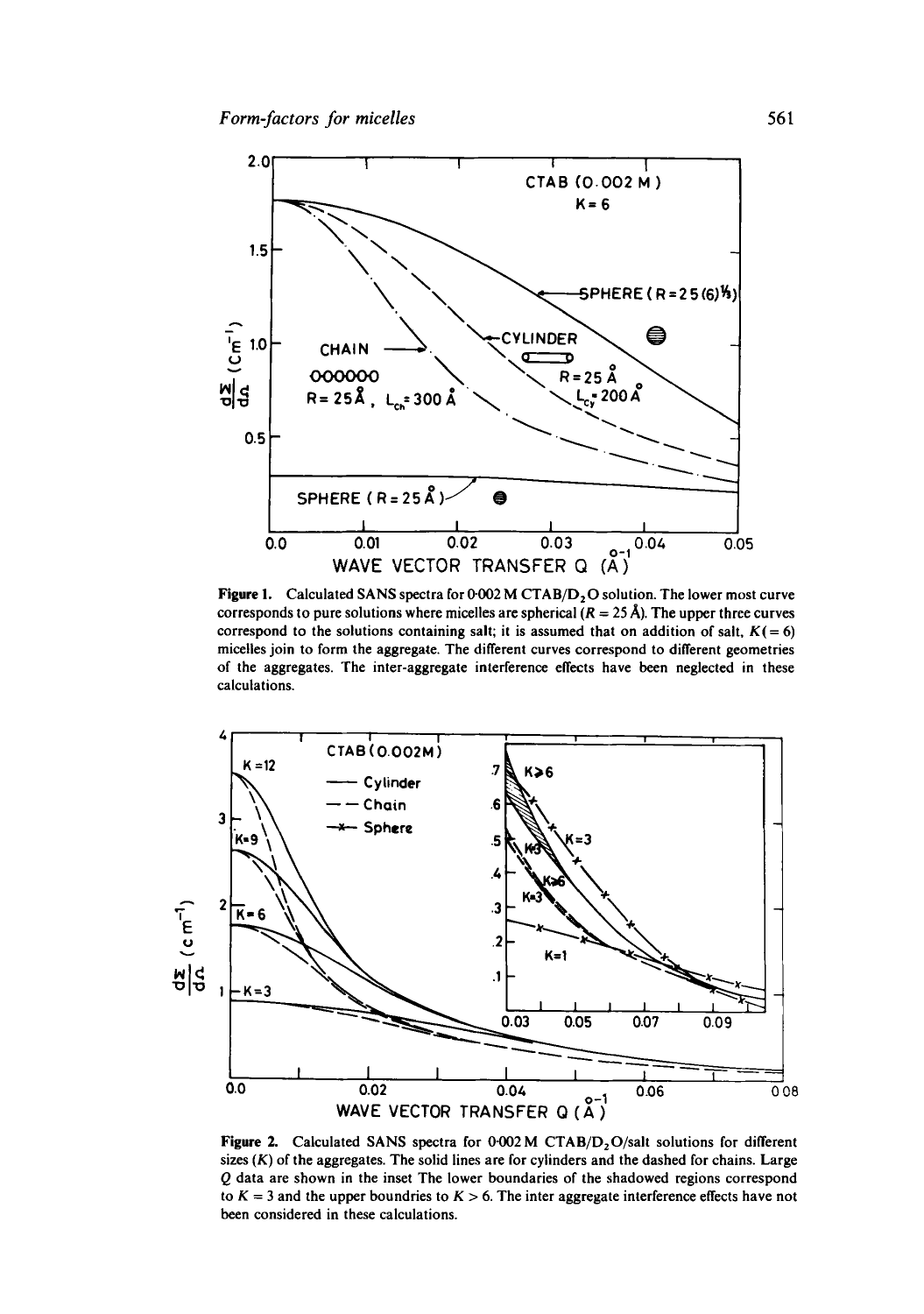be used to distinguish the above three shapes in a conclusive way. For example, it still remains to be clarified whether the angular distributions as observed for a given shape and  $K$  can be matched by another shape and a different  $K$ . To answer this question, we calculated and compared the SANS distribution for the three shapes for several values of K. The details of this comparison are given below in  $\frac{8}{3}$  3a and 3b. Section 3c discusses calculation of  $d\Sigma/d\Omega$  for somewhat concentrated solutions.

# 3a *Large Q Region*

The SANS distributions for cylinders (---), chains (---) and spheres (-- $\times$  --) for  $K =$ 3, 6, 9 and 12 are shown in figure 2; the inset shows the distributions in region of larger Q in an expanded scale. It is seen that at large Q,  $d\Sigma/d\Omega$  for a spherical aggregate is significantly different from that of an elongated aggregate (chain or cylinder). While SANS distribution for a spherical aggregate is very sensitive to  $K$ , it is almost independent of  $K$  for an elongated aggregate (see inset in figure 2). This is because of the fact that while the radius of the spherical aggregate increases with  $K$ , the radius of a cylindrical or a chain-like aggregate is independent of  $K$ . The increase in  $K$ , increases the length of an elongated aggregate and that effects only the low  $Q$ cross-sections. Thus a spherical aggregate can be easily distinguished from an elongated aggregate using large  $Q$  SANS data. On aggregation, the angular distribution of neutrons shows large changes at  $Q \sim (K^{1/3}R)^{-1}$  for spherical aggregates; this does not happen for an elongated aggregate.

Coming to SANS from a chain and a cylinder, we note that for a given  $K$ , the calculated curve for a chain is always lower than that for a cylinder (figure 2). The increase in K, however, has a similar effect on the SANS distribution from a cylinder or a chain; larger the value of K, smaller is the value of  $Q$  where spectra corresponding to successive K values deviate from each other. The calculated distributions for cylinders and chains are independent of K at large  $Q(>0.05\text{ Å}^{-1})$ . This is clearly seen in inset in figure 2; the upper boundries of the shadowed regions in the inset correspond to  $K = 6$  and are valid for all values of K which are larger than six; the lower boundries correspond to  $K = 3$ . That is, it is seen that the SANS distributions from a chain and a cylinder are quite distinct though they have similar features. The shadowed region corresponding to the chain, for example, does not overlap with the shadowed region corresponding to the cylinder (inset in figure 2). This shows that large Q SANS data will definitely distinguish between a cylinder and a chain as long as  $K > 3$ . Thus, we conclude that for  $K > 3$ , it is possible to distinguish between spherical, cylindrical and chain-like aggregates using SANS data.

#### 3b *Low Q region*

We note that in region of low  $Q(< 0.03 \text{ Å}^{-1})$ , none of the dashed lines coincide with any of the solid lines (figure 2). That is, chains and cylinders of different lengths do not give similar cross-sections. To avoid confusion, the curves corresponding to spheres have not been plotted in low  $Q$  region. The SANS distribution from a spherical aggregate, for a given K, will be broader than that from a cylindrical aggregate. Thus, in principle, the size of the aggregate can be obtained using low  $Q$  SANS data. In short, we conclude that SANS experiments can not only be used to distinguish between the above three aggregation processes, but can also be used to obtain the size of the aggregate.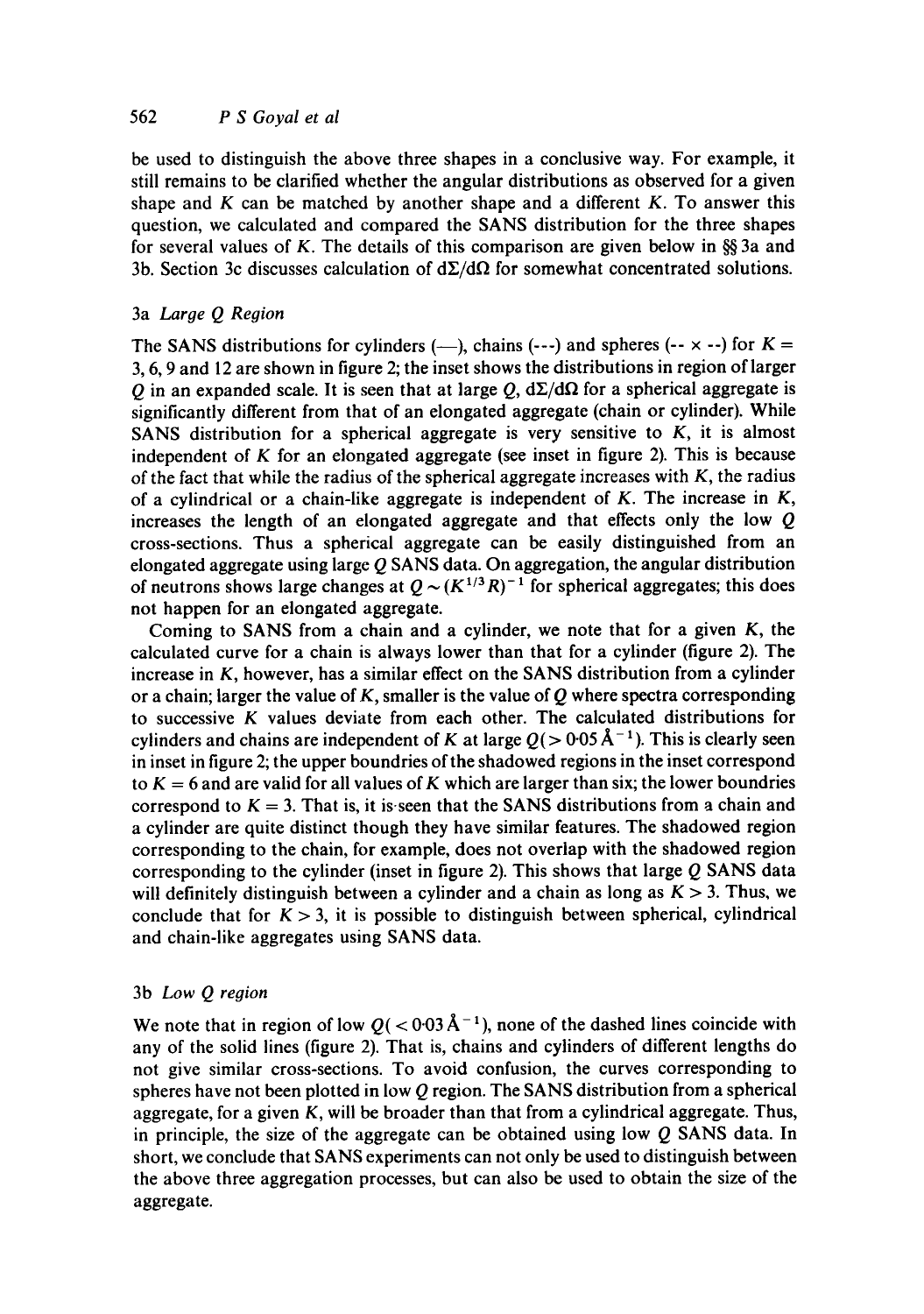#### 3c *Concentrated solutions*

In neutron experiments, scattered intensities are usually small. Thus, it is always desirable to use somewhat concentrated micellar solution rather than a very dilute one. Having established their usefulness for dilute solutions, we now examine if SANS experiments on somewhat concentrated solutions can be used to distinguish the various aggregation processes. For this, we have calculated the angular distribution of scattered neutrons for 0.008 M CTAB solution. The main difference between this calculation and the one reported above is, that calculation for 0.008 M solution takes account of inter-aggregate interference effects. The interference effects, however, have been calculated in an approximate way because of the reasons given below.

The calculation of interference effects is easy for spherical particles. For example, one can calculate *S(Q)* using method of Hayter and Penfold (1981) and then use (5) for calculating the cross-section. The only parameters required for such a calculation of  $d\Sigma/d\Omega$  are, the radius of the spherical aggregate and its charge. The calculation of inter-aggregate interference effects for elongated aggregates (chain or cylinder) are, however, quite involved. In general, the orientations of the elongated aggregates could be correlated, in which case (3) cannot be simplifed to (5). Even if the orientations of these aggregates were not correlated, it will not be possible to calculate  $d\Sigma/d\Omega$  using (5) as the *S(Q)* for elongated particles is not known. In view of above, we calculated the interference effects in an approximate way by assuming the aggregates to be spherical. Such an approximation has been used earlier also and it is believed that it will not change the final results drastically (Chen 1986). Thus we calculated  $d\Sigma/d\Omega$ for  $0.008$  M CTAB solution using (5). The form factor  $P(Q)$  of the aggregate was calculated using  $(9)$ ,  $(10)$  or  $(12)$  depending on the shape of the aggregate;  $S(Q)$  was calculated using rescaled version of the method given by Hayter and Penfold (1981). The radius R used in calculating  $S(Q)$  was of a sphere, which has the same volume as that of the aggregate; the charge on the aggregate was assumed to be *Kq* where  $q(= 26)$  is the charge on a single CTAB micelle in pure solution (Goyal *et al* 1989). The calculated distributions for  $K = 6$  are shown in figure 3; the lowest curve is for pure CTAB solution and the upper three curves correspond to CTAB/salt solution. Again we note that SANS intensity from CTAB/salt solution is much larger than that for pure CTAB solution; This arises because of aggregation of CTAB micelles in presence of salt. The SANS distributions are different for different shapes of the aggregates, especially at large Q. Thus SANS experiments on somewhat concentrated solutions can also be used to obtain information about the shape of the aggregate. However, it will be difficult to obtain size information; the low  $Q$  cross-sections, which are senstive to the size of the aggregate, are considerably modified by *S(Q).* SANS experiments on CTAB/NaSal and CTAB/KBr solutions for deciding the shapes of aggregates in these solutions are in progress.

### **4. Summary**

Spherical micelles in ionic solutions, often aggregate to form spherical, cylindrical or chain-like aggregates on addition of salt. In this paper, we have investigated if the small angle neutron scattering experiments can be used to distinguish the above three aggregation processes. SANS distributions have been calculated for a dilute  $(0.002 \text{ M})$ and a somewhat concentrated (0.008 M) solution of CTAB. The calculations have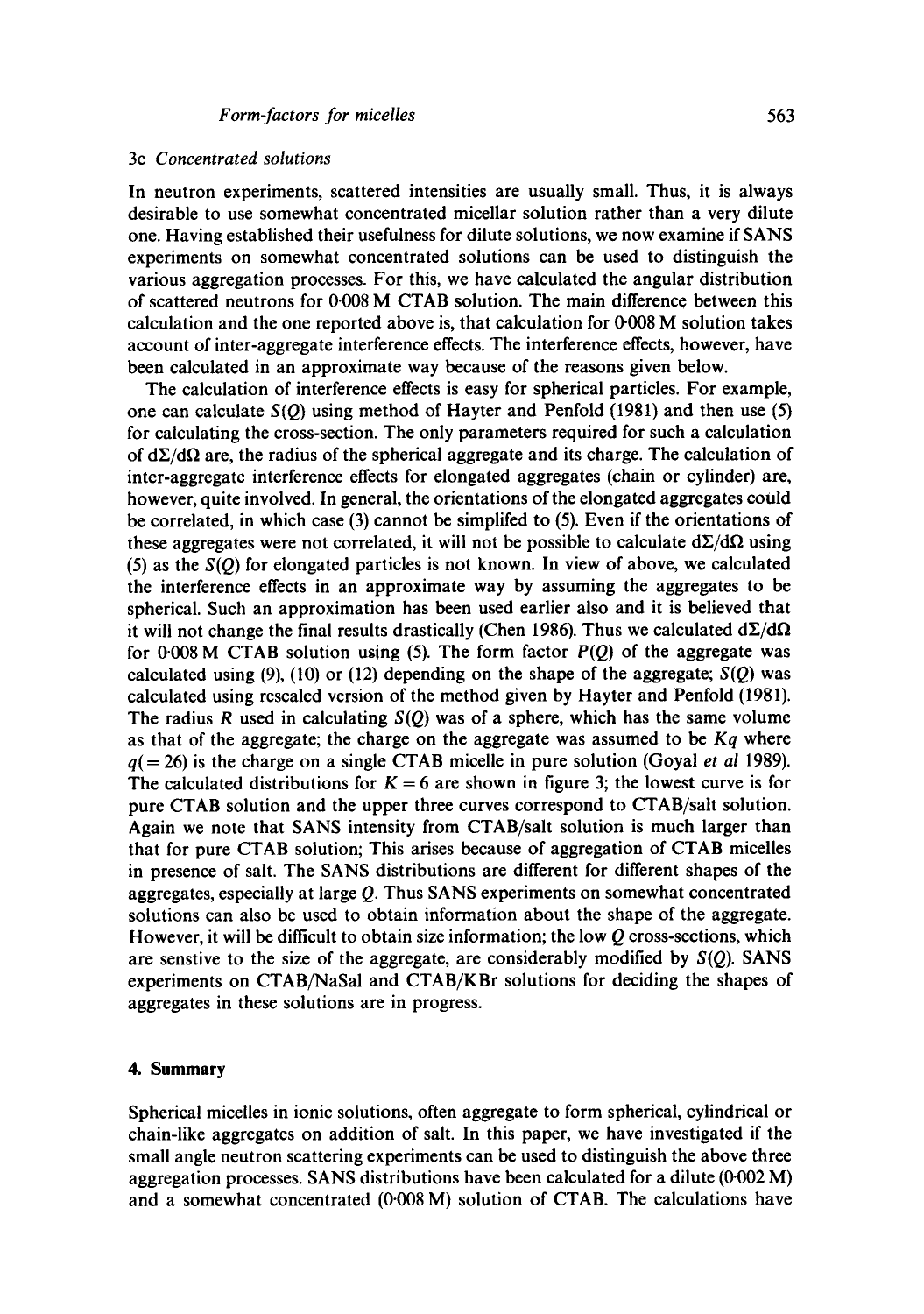

**Figure** 3. Calculated SANS spectra for 0.008 M CTAB solutions. The lowest curve corresponds to pure solution; the upper three curves correspond to solutions containing salt. It is assumed that on addition of salt  $K(= 6)$  micelles join to form the aggregate. In these calculations inter-aggregate interference effects have been incorporated in an approximate way (see text),

been done both for pure CTAB solutions and for solutions containing salt. It is assumed that on addition of salt,  $K( = 3, 6, 9 \text{ and } 12)$  spherical CTAB micelles  $(R \sim 25 \text{ Å})$  join to form the spherical, cylindrical or chain like-aggregate. The calculations on dilute solutions show that a SANS experiment can be used not only for distinguishing the three aggregation processes, but also for obtaining the size of the aggregate. It seems that experiments on concentrated solutions might also reveal the shape of the aggregates; but they cannot be used to obtain their sizes.

# **Acknowledgements**

We thank Dr C Manohar and Shri S Basu for very useful discussions.

#### **References**

Brown W, Johansson K and Almgren M 1989 *J. Phys. Chem.* 93 5888 Candau S J, Hirsch E and Zana R 1984 *J. Phys. (Paris)* 45 1263 Chen S H 1986 *Annu. Rev. Phys. Chem.* 37 351 Debye P 1947 *J. Phys. Colloid. Chem.* 51 18 Glatter O 1980 *Acta Phys. Austriaca* 52 243 Goyal P S, Chakravarthy R, Dasannacharya B A, Desa J A E, Kelkar V K, Manohar C, Narasimhan S L, Rag K R and Valaulikar B S 1989 *Physica* 156 471

Guinier A and Fournet G 1955 *Small angle scattering of X-rays,* (New York: Wiley)